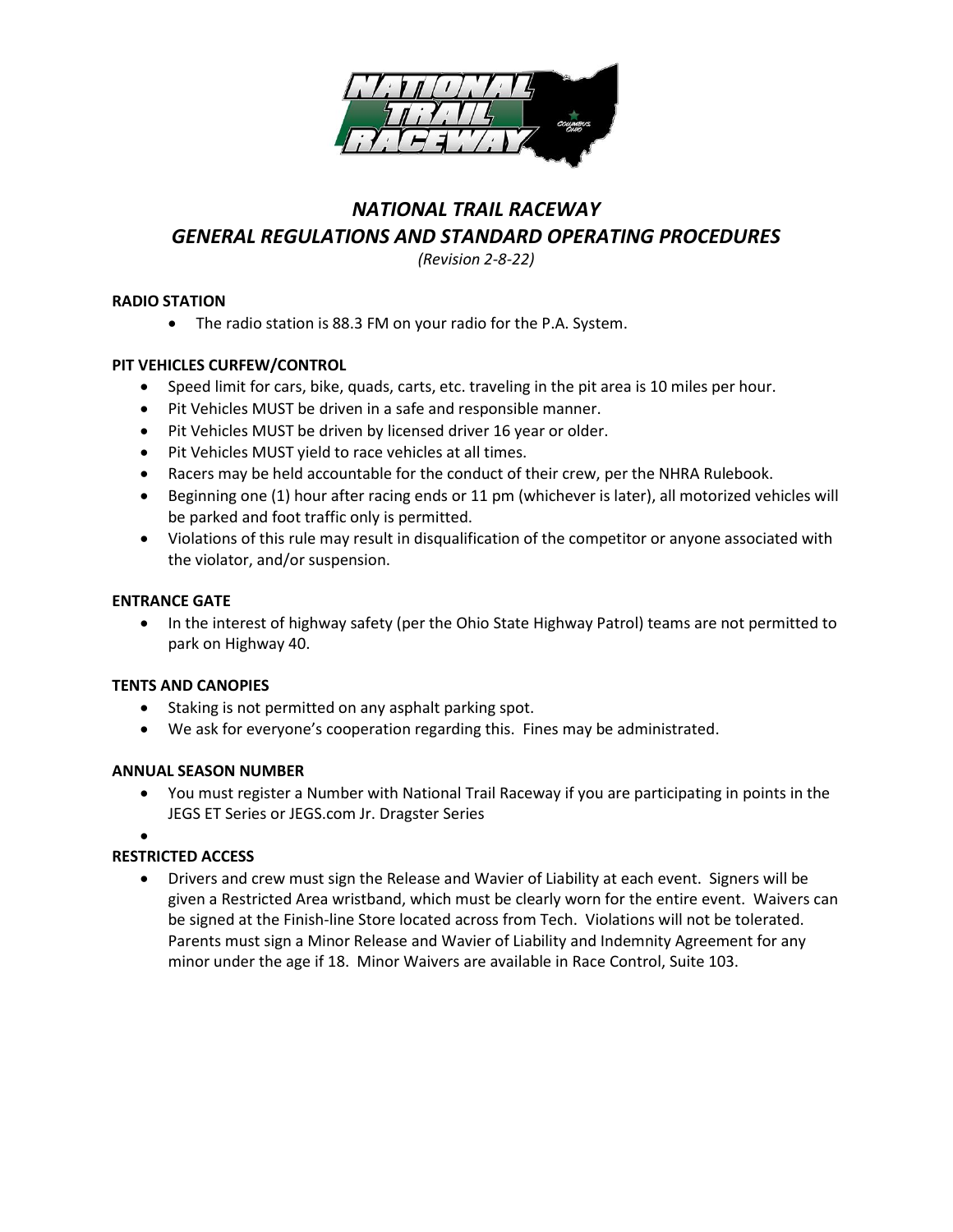

## **TECH INSPECTION**

- It is the responsibility of the driver to only enter a car into competition that will pass tech inspection for the class into which it was entered.
- In the event that a car does not meet the safety standards, the racer will be charged for the spectator fees for that event but the racer portion will be credited.
- National Trail Raceway is an NHRA Member Track and all racers are expected to follow NHRA rules.
- National Trail Raceway reserves the right to check a racer's vehicle at anytime for any reason.

## **HELMET**

• Drivers of all cars running (13.99 1/4 mile) or (8.99 1/8 mile) and quicker are required to a minimum of a Snell 2015 Helmet. Please refer to the 2022 NHRA Rulebook or a National Trail Raceway Official for questions regarding legal helmets.

# **CLOTHING**

• All drivers and passengers are required to wear full length pants, short or long sleeved shirt, closed toed shoes, and socks. *Shorts, tank tops, open-toe/heel, or sandals are prohibited.*

# **TAIL LIGHTS**

- All vehicles must have a working light on the rear of their vehicle.
- Light must be turned on for evening racing.
- Light must be sufficient to be seen from the starting line to the track turn-off
- One warning will be given for an insufficient light.
- Failure to comply may result in disqualification.

## **ANTIFREEZE**

• Vehicles running 11.50 or quicker are not permitted to have coolant/antifreeze in the cooling system.

#### **DIAL-INS**

- **Must be visible from the tower,** placed on the driver side, and rear window.
- Dial-in must be in place and cannot be changed once the cars reach the ready line under the tower, unless approved by the Race Director.
- Check the dial-in board and the scoreboard before pre-staging.
- In classes that use CrossTalk make sure your opponent's dial-in is correct as well.
- **ABSOULUTLEY NO RE-RUNS DUE TO INCORRECT DIAL-IN.**

## **CAR NUMEBRS**

• Required 6" high by 1 1/2" wide on both sides and front & rear window.

## **DRIVERS**

• All drivers are required to have a valid driver's license.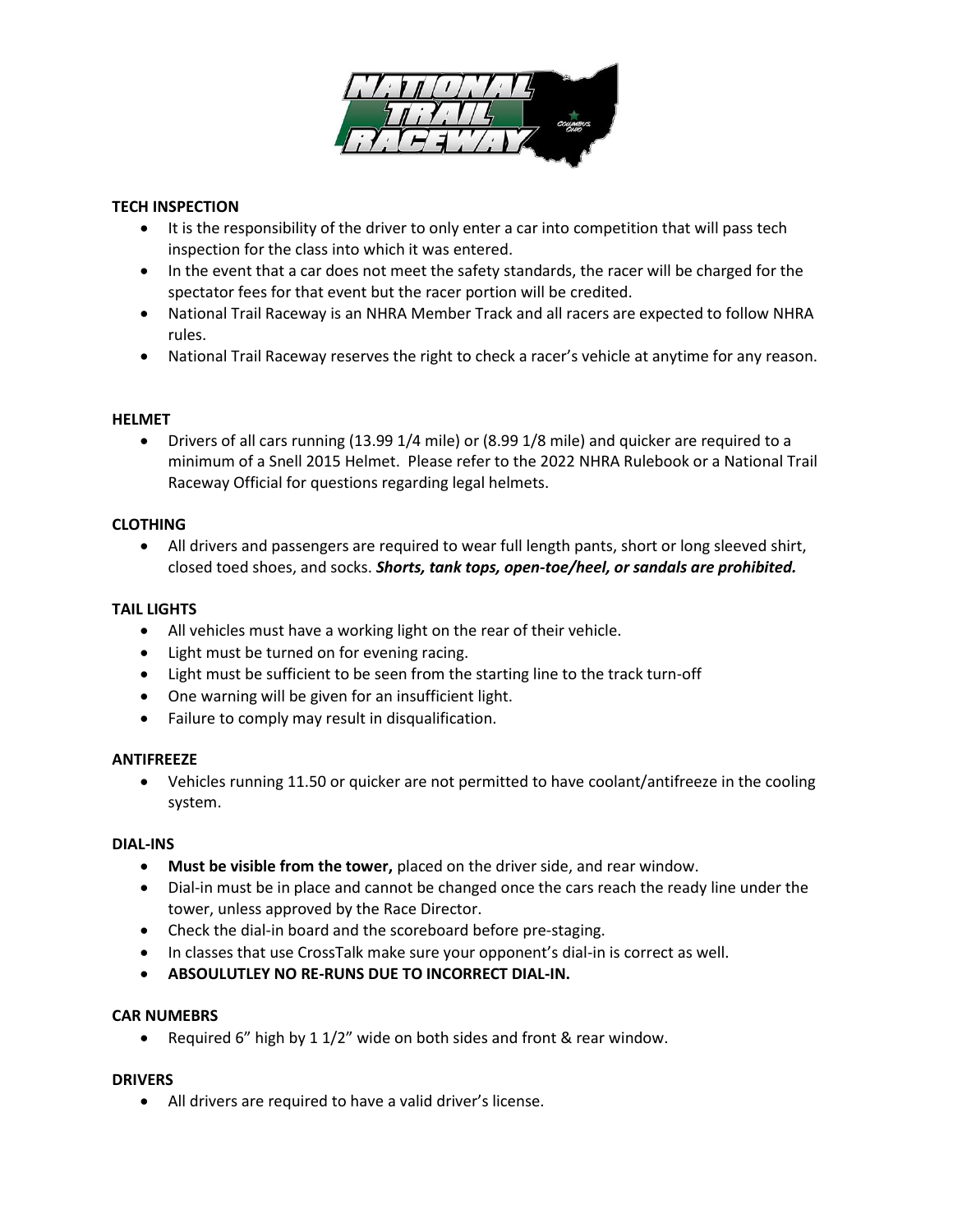

• All drivers under the age of 18 must have a parent permission form on file, which is signed by **a**  parent/guardian prior to passing tech inspection. Minor waiver forms are available in the Finishline store and Race Control, Suite 103.

## **BREAKAGE**

- If your car breaks prior to making a time run, you will receive entry credit for the amount of the tech card minus the spectator admission fee for the day. If you want to receive points for the day then there will be no credit issued.
- $\bullet$  If your car breaks prior to 1<sup>st</sup> round of eliminations, you will receive 50% entry credit for the amount of the tech card minus the spectator admission fee for the day. If you want to receive points for the day then there will be no credit issued.

#### **TIME TRIALS/QUALIFYING**

- Lanes 1,3,5 will be designated left lane.
- Lanes 2,4,6 will be designated right lane.
- There will be no singles in time trials/qualifying unless there is an odd number of racers or approved by Race Director.
- **NO CHANGING LANES ONCE YOU ARE PAST THE CROSS WALK.**
- If you wish to run a certain lane it is suggested to make sure you get to the lanes early.
- **IF YOU MAKE AN EXTRA TIME TRIAL/QUALIFYING RUN IN A JEGS ET SERIES CLASS, THAT RUN WILL COUNT AS FIRST ROUND LOSS AND YOU WILL BE ABLE TO BUYBACK INTO THE RESPECTIVE CLASS.**

#### **ELIMINATIONS RANDOM PAIRING**

- Racers will be called to their respective lanes.
- Racers in lanes 1,3,5 will be designated the left lane.
- Racers in lanes 2,4,6 will be designated the right lane.
- The head of staging will pull one left lane and one right lane to completion, then pull the next left lane and right lane to completion.
- The pulling order of Staging Lanes will be randomly decided, (example, in  $1<sup>st</sup>$  rd it might be 1 vs 2, 3 vs 4, 5 vs 6, in 2<sup>nd</sup> rd it might be 1 vs 4, 2 vs 3 and 5 vs 6, 3<sup>rd</sup> rd it might 1 vs 2, 3 vs 4, and so forth until the class is on a ladder or the class is only called into 2 lanes.
- Racers will be pulled front to back if at the end there are only racers in a left or right staging lane.
- **NO CHANGING LANES ONCE YOU ARE PAST THE CROSS WALK.**
- Racers are considered paired with another racer whenever the head of staging has pointed at both racers. Once paired, if one racer is unable to compete (not start, broken or unable to make the call) the other racer will receive a bye run. The racer able to make the call must stage under their own power as instructed by the Race Director.
- If you wish to run a certain lane it is suggested to make sure you get to the lanes early.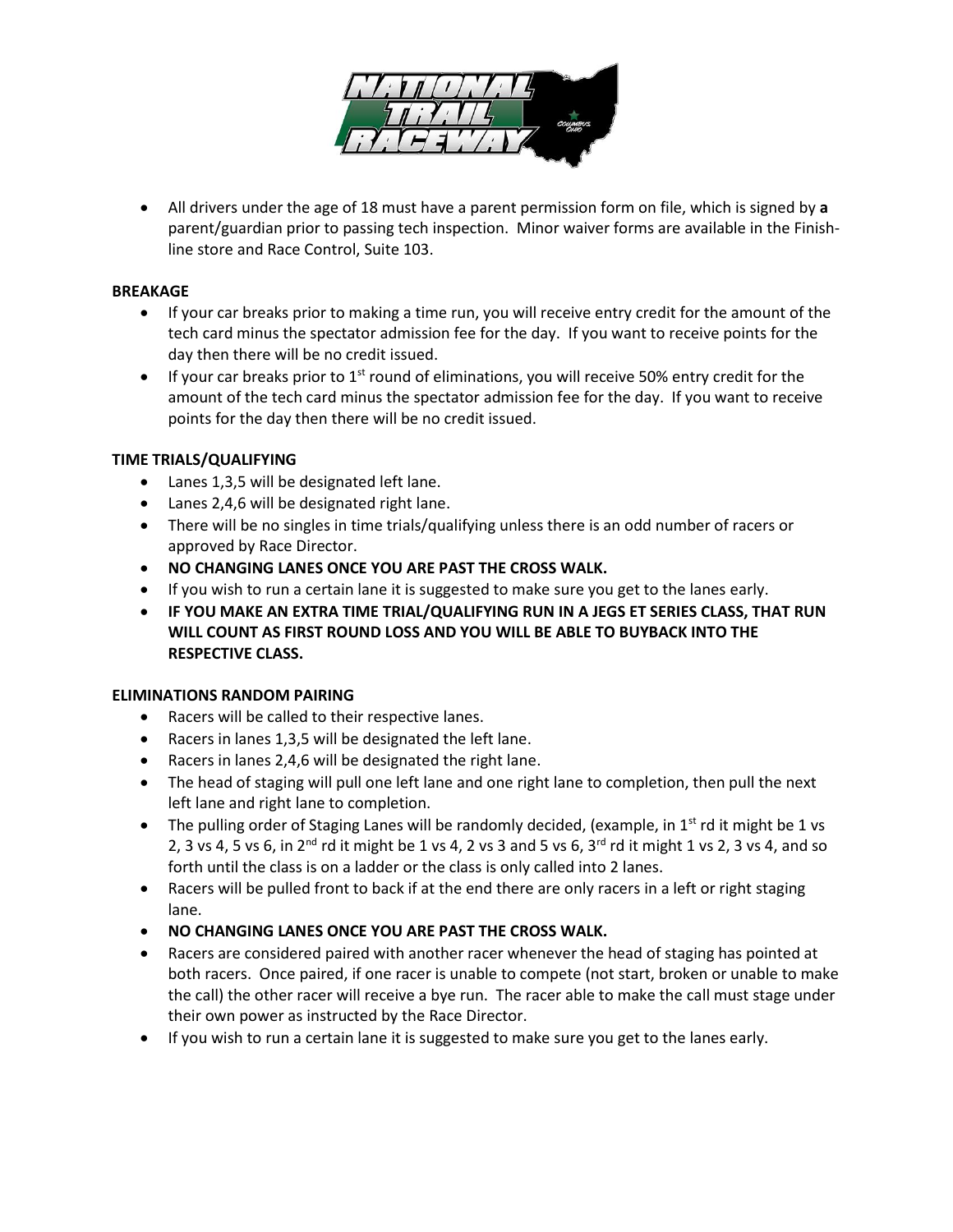

## **SINGLE RUNS**

- In Super Pro, Pro and Sportsman 1<sup>st</sup> round byes will be random, in second round and future nonladdered rounds the bye will go to the best winning reaction time (winning package will be the tie breaker if multiple racers have the same reaction time).
- If there is an odd number of cars, this racer will receive a bye run.
- In non-laddered rounds a racer is eligible for one bye run. Once a class goes to a ladder at 16 vehicles or less a racer that had a bye run in a non-laddered round is eligible of for bye run on the ladder.

# **LADDERS**

- Jr. Storm, Jr. Thunder, and Jr. Lightning will be laddered based on reaction time during qualifying.
- Super Pro, Pro, and Sportsman will be laddered when there are 16 racers or less left in competition, the ladders will be based on the reaction times of the previous round winners.
- Super Pro Bike will be laddered 1st rd based on reaction time from qualifying. Then re-laddered after 2nd round based on reaction time from the winners in second round.
- This policy may be changed at JEGS ET Series events in the thoughts of keep the racing fair.
- All classes will utilize a Sportsman Ladder.
- All other classes will be based on specific class rules.

## **LANE CHOICE**

- Determined by reaction time on all laddered classes and rounds.
- Non-laddered classes and rounds will be assigned lanes by staging staff.

## **RE-RUNS**

- In the event a re-run is deemed necessary, drivers may change their dial-ins.
- Switching lanes for a re-run is prohibited.

## **PAYOUTS**

- JEG ET Series and JEGS.com Jr. Dragster Series Payouts are guaranteed unless otherwise stated.
- Payouts will be available in Race Control at the end of the event.
- Photo ID Required.

## **POINTS**

- 10 points for passing tech, 10 points for each round win. 3 additional points for event winner, 2 points for event runner-up and 1 point for event semi-finalists.
- **NO** Points may be moved from one class to another.
- You must register a Number with National Trail Raceway if you are participating in the JEGS ET Series or JEGS.com Jr. Dragster Series.

## **POINTS TIE-BREAKERS:**

• In the event there are any ties between 2 or more racers in year-end payout classes the following tie-breakers will be in place.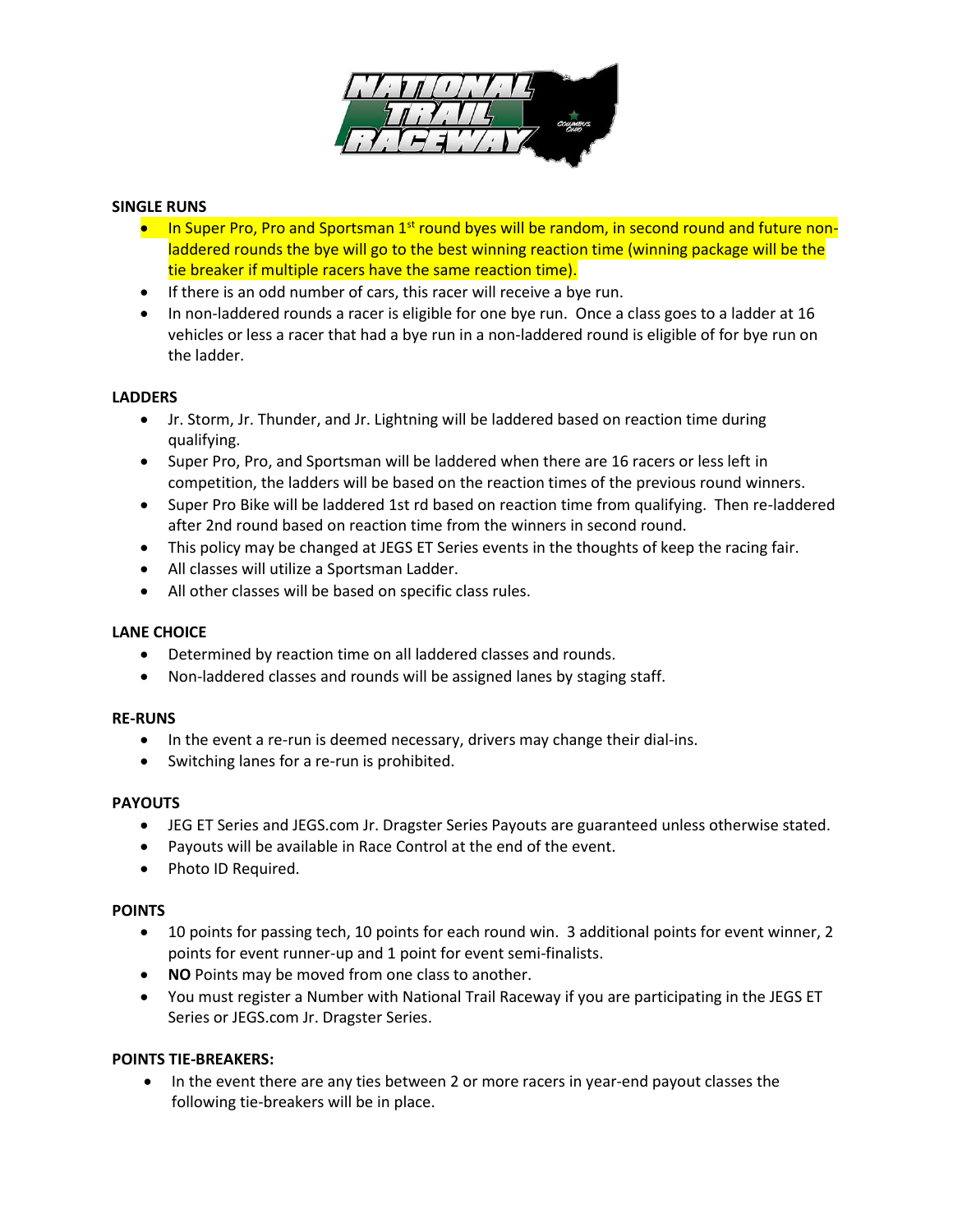

- 1. The racer with the most overall points
- 2. The racer with the most event wins.
- 3. The racer with the most runner-up finishes.
- 4. The racer with the most semi-final finishes.
- 5. The racer that has the least  $1<sup>st</sup>$  round losses.

## **GOLD CARD POLICY:**

- National Trail Raceway Gold Cards are valid for one racer entry and one spectator.
- National Trail Raceway Gold Cards are non-transferable.
- National Trail Raceway Gold Cards are only valid for racer entry in the class that they were issued for. Gold Cards are not valid for Test N Tunes.
- National Trail Raceway Gold Cards are **NOT** valid for the Double Deuce Nationals, Buckeye Bracket Triple Crown, Halloween Hootout, Specialty Events, or events not produced by National Trail Raceway.
- NHRA Summit & Eastern Conference Gold Cards are only valid for racer entry in the class they were issued for plus one spectator.

## **PASSENGERS:**

• Are not allowed in cars running quicker than 14.00. No passengers allowed in eliminations in any points earning class.

## **COMPULINK TIMING SYSTEM:**

- National Trail Raceway uses the latest CompuLink Timing Systems. Listed below are some of the most commonly referred to features.
	- **1. LED's:** National Trail Raceway us CompuLink LED lights in the Christmas Tree at every event. CompuLink LED Lights are also used at all NHRA Divisional/Regional and National events. They are the more reliable than an ordinary light and less prone to failure. Please note that all LED lights at not equal. The LED's sold at some outlets are inferior to the CompuLink LED units used at National Trail Raceway.
	- **2. Courtesy staging:** Out of courtesy to your fellow competitor, we encourage Courtesy Staging. As you stage your car, please pull forward until the first light (pre-stage) comes on. At that point, you should wait until the car in the opposite lane has done the same. When both cars have pre-staged, either one may then pull into the second beam which fully stages that car. PLEASE NOTE: The system registers a car as staged if the stage light is on for at least .6 seconds. Therefore, be extra cautious when "bumping" in the lights.
	- **3. Deep Staging:** Some drivers prefer to pull into the beams so far that they turn off the pre-stage light. This procedure is illegal in certain NHRA Classes (see NHRA Rule Book). If you choose to deep stage, you do so at your own risk. Do not write "deep" on your car. The Starter is under no obligation to wait for a driver to deep stage.
	- **4. AutoStart:** The AutoStart System will automatically start the Tree at a random pace within a given window. When both drivers are pre-staged, the starter will flip the AutoStart switch. When one driver stages, the other will have 10 seconds to stage their car, otherwise the CompuLink system will "time them out" and disqualify them. Once